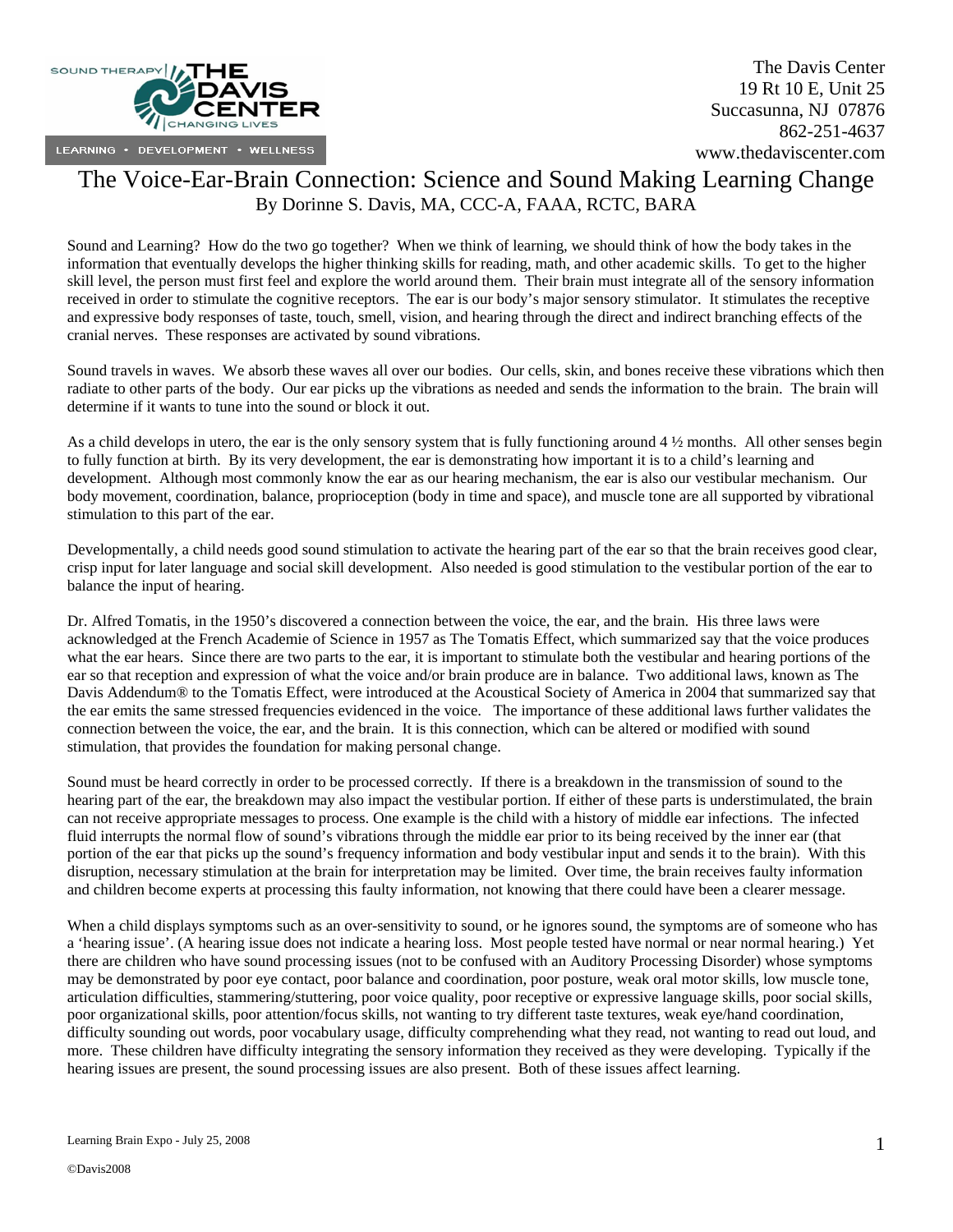

Each of these issues can be helped with sound-based therapies. Can a person develop without helping their hearing and sound processing issues? Yes, however, they will struggle with learning throughout their life. There have been some well known people who have struggled with these issues and done extremely well, but more often people give up, feel frustrated, develop a poor selfconcept, or get interested in something less challenging in order to feel good about who and what they are.

An initial diagnostic test battery called the Diagnostic Evaluation for Therapy Protocol (DETP®) is used to determine if a soundbased therapy can make positive change for the individual. Sound-based therapy involves the use of some form of sound vibration that impacts the body using special equipment, programs, modified music, and/or specific tones/beats, the need for which is identified with appropriate testing. The DETP identifies which sound-based therapy is appropriate and in which order the therapies should be administered if more than one is necessary. The DETP is based upon The Tree of Sound Enhancement Therapy®.

#### **The Tree of Sound Enhancement Therapy™**

Webster's Dictionary defines sound as the sensation produced in the organs of hearing when the surrounding air vibrates. Today, sound is also considered to be vibrational energy. Vibration indicates frequency. Frequency is synonymous with sound. We may not always 'hear' these sounds as our ear 'hears' sound between 18-20,000 Hz. However, our bodies feel sound vibrations through our bone structure, our sense of touch, and our interconnected cell network throughout our body. Sound impacts our entire body, even if we are not aware of it.

There are many therapies available that utilize sound's vibrational impact on the body. All can make change to some degree. However, a comprehensive understanding of the various therapies has only recently been explained in "Sound Bodies through Sound Therapy".<sup>[i](#page-6-0)</sup> By using "The Tree of Sound Enhancement Therapy<sup>TM</sup>", one can make sense of the many available therapies.<sup>[ii](#page-6-1)</sup> The Tree analogy defines the uses of the therapies. The "Root System" addresses one's sense of hearing. The "Trunk" addresses all processes of the ear for general sound processing stimulation. The "Lower Leaves and Branches" address specific skills like auditory memory, auditory sequencing, and auditory discrimination. The "Upper Leaves and Branches" address reading, spelling, and handwriting. The "Overall Maintenance of the Tree" addresses one's wellness or body support for maintaining change.<sup>III</sup>

This tree analogy is based on the voice-ear-brain connection initially identified by Dr. Alfred Tomatis, and further validated by the Davis Addendum® to the Tomatis Effect in 2004.<sup>[iv](#page-6-1)</sup> This combined concept suggests that the voice produces what the ear hears and the ear emits the same stressed frequencies as the voice. There is a cyclical connection between the voice and the ear that then transfers to the brain. $v$ 

"The Tree of Sound Enhancement Therapy" is the foundation for the Diagnostic Evaluation for Therapy Protocol (DETP®), a test battery that determines when, and if a sound-based therapy is appropriate, and when it is, the correct order for successful administration. The DETP tests all five areas of "The Tree". The results maximize the success of any sound-based therapy. Positive changes using sound-based therapies have been achieved by all of the therapies discussed; however maximum success is achieved when the correct order and administration of the therapies is followed.

#### Root System

When a hearing function issue is present at The Root System level, Dr. Berard's Auditory Integration Training (AIT) may be suggested (only the DETP can determine if the therapy will be suggested and in what order). This method 'retrains' the acoustic reflex muscle in the middle ear to stimulate both the cochlea and vestibular portions of the ear more appropriately.<sup>[vi](#page-6-1)</sup> The brain and body responses become more efficient. This method especially helps one type of hearing hypersensitivity, and also increases blood flow in the brain at the auditory and vestibular receptive centers. Changes can be seen in the listener's responses to sound and movement. Very often this type of change can help people who are overly aware of sounds that impede studying, attention, focus, and language comprehension, which indirectly affects reading. By making the world "more comfortable" or "less distracting", the person can finally tune into what they are supposed to be listening to.

#### Trunk System

When the DETP identifies a sound processing issue at the Trunk level, a therapy based upon the Tomatis Method is introduced. This method, researched and established by Dr. Alfred Tomatis in the 1950's, addresses all of the components of the ear's sensory stimulation and connections, and often has the greatest impact on the listener educationally and developmentally when applied in the appropriate order. It includes the use of filtered and gated music, bone conduction vibration, and vocal production through the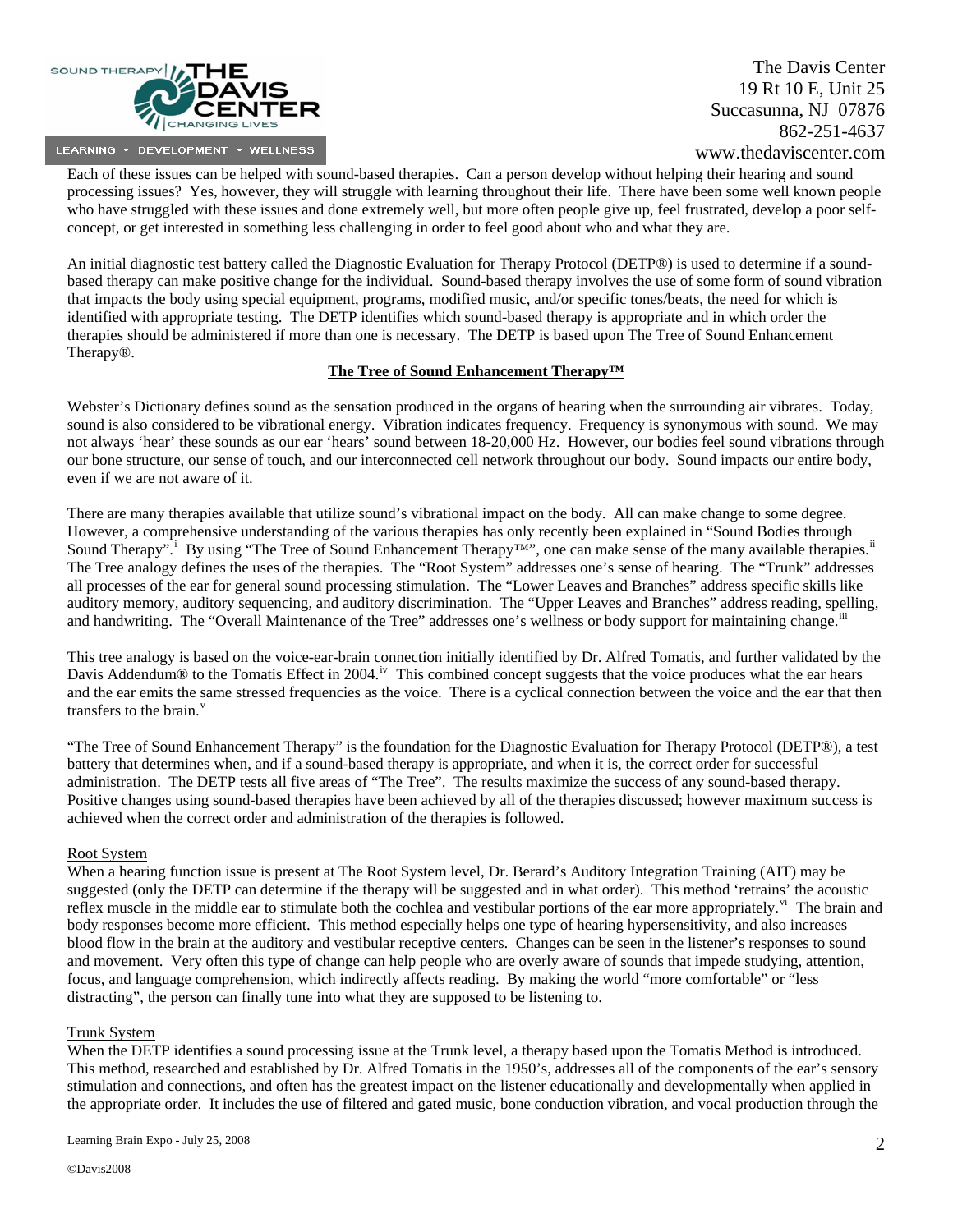

use of special equipment. It is an intensive program of listening. Positive changes can be seen with skills needed to process auditory and vestibular information, such as body coordination, rhythm/pitch/inflection of one's speaking patterns, reading skills, listening skills, and oral motor skills to name a few.

Many sound therapies have tried to copy this method. Only a few of them are equivalent to The Tomatis Method. Some of these spin-offs fit into the upper "Trunk" because they do not include all of the processes that are a part of the very comprehensive Tomatis Method.

### Leaves and Branches

When a specific auditory processing skill weakness is identified, the therapies at the 'Lower Leaves and Branches' are utilized. There are many sound-based therapies at this level of "The Tree". Fast ForWord® addresses temporal sequencing skills necessary for language and reading comprehension. Interactive Metronome® addresses one's rhythm, timing, and focus, all necessary for daily functioning and development. Earobics® helps develop specific auditory processing skills such as discrimination, and sound blends.

When more academic skills are found to be weak, various reading programs such as Lindamood Bell® and the Wilson® Method, are incorporated in the "Upper Leaves and Branches". These methods stimulate a combination of sensory skills, including the auditory sense, to teach reading. These methods are best introduced when the foundation of "The Tree" is sufficiently developed in order to make and maintain the most change.<sup>[vii](#page-6-1)</sup>

#### Body Maintenance of the Tree

Both The Tomatis Effect and The Davis Addendum to the Tomatis Effect emphasize the importance of the voice in maintaining and supporting developmental and learning changes.<sup>[viii](#page-6-1)</sup> The voice provides the resonance for the maintenance of the body and "The Tree". Although not typically a part of the learning portion of "The Tree", the science of Human BioAcoustics™ uses the voice as the identifier of one's body's imbalances and through sound presentation supports the body in returning to its natural form and function. When learning is not improving to the desired degree, this wellness portion of "The Tree" often is crucial to a person's success. In some cases, it is important to begin a therapy protocol with this method.

#### **Summary**

Sound impacts the entire body. The ear is the major sensory stimulator for the body and there is a direct connection between the voice, the ear, and the brain. The entire body is the recipient of sound's vibrational impact through these connections. Therefore, when addressing learning, educational, and developmental issues, sound stimulation should be considered. Sound stimulates the entire body making positive change within the system. The following sections will describe the individual parts of The Tree and each sound-based therapy in more depth as it relates to learning.

#### **The Root System of The Tree of Sound Enhancement Therapy®**

The Root System refers to one's sense of hearing, not necessarily with hearing loss but with over responses to how one hears sound. To date, there is only one sound-based therapy that addresses the function of hearing. Auditory Integration Training refers to the sound-based therapy developed by Dr. Guy Berard, who believes that hypersensitivity, distortions, and delays in the auditory signal contribute to inefficient learning. His method retrains the ear and helps it process sounds in a more normal manner, without distortions or delays. It is through one's ability to process sounds that we remain alert, concentrate, and process information correctly. When hypersensitivity is present, the person hears the sounds around him more intensely than necessary and this creates pain, discomfort, anxiety, distractibility, and/or confusion in comprehension.

Dr. Berard described his method as one of 'hearing re-education'. He developed his theory: 'the behavior of a human being is greatly conditioned by the way he hears'<sup>[ix](#page-6-1)</sup>. The quality of the perception of sound that one hears is equal to the behavior of the individual. His method uses a hearing sensitivity test, a graph representing the person's hearing threshold level, or the lowest sound that the person hears.

Although typically measuring hearing loss, Dr. Berard's test often identifies 'better than normal' hearing sensitivities. This test measures hearing threshold levels, Uncomfortable Listening Levels, middle ear functioning and the acoustic reflex muscle. It is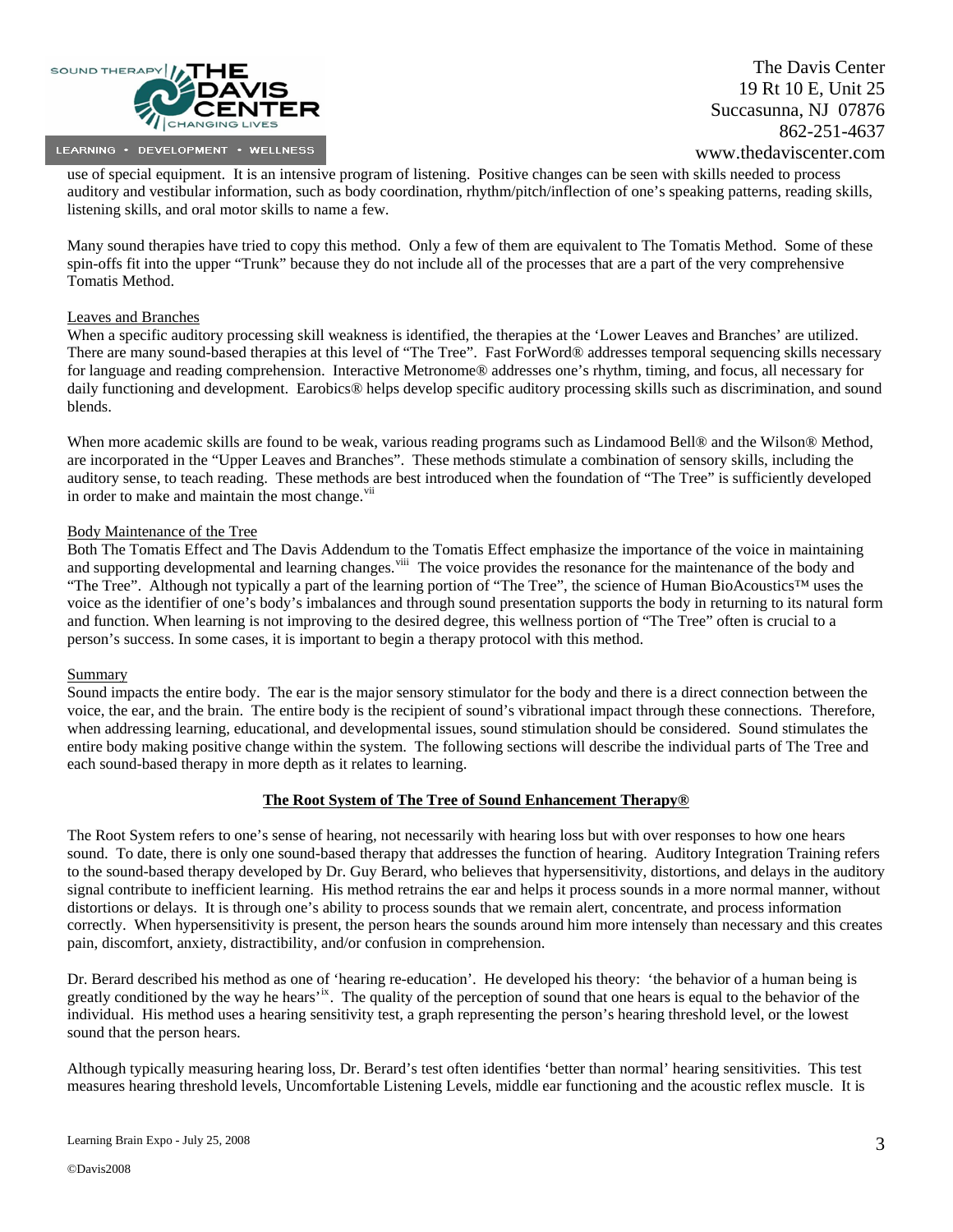

this reflex muscle that controls the loudness of sound transferring to the cochlea, which then sends sound to the brain. Research has demonstrated that Auditory Integration Training retrains this muscle<sup>[x](#page-6-1)</sup>.

The muscle helps attenuate the low frequency sounds entering the cochlea so that the high frequency sounds can be heard. If this muscle reflex works at too soft a level, then the appropriate levels of loudness are not reaching the cochlea. Distortions may result that impact the processing of sound. The stapedius muscle attenuates loud, abrupt sound and if it is not attenuated properly, the incoming sound may be too painful to tolerate or too difficult to process.

Auditory Integration Training introduces specially chosen music through a device that modulates the sound and filters specific frequencies. There are two approved devices: the Audiokinetron and the Earducator®. The program includes10 continuous days of listening, one half hour in the morning and one half hour in the afternoon separated by no less than 3 hours. There is an initial assessment, a mid audiogram, and a final assessment. Typically the program is used with children ages 3 and up.

Dr. Berard's method retrains a disorganized auditory system. By improving the acoustic reflex, the brain has less sensory overload. Once the acoustic reflex is retrained, the central nervous system has a chance to reorganize the circuits sending information to the brain and at the brain level. By improving the system, the listener improves over all and learning is easier.

Additional benefits of Auditory Integration Training are: 1) stimulation of the vestibular section of the inner ear--one's balance and coordination center, 2) increased blood flow to the auditory centers in the brain, 3) stimulation of new, 'cleaner' sound messages to the brain, and 4) stimulation of surrounding brain centers such as speech, language, and motor planning.

AIT strengthens a weak muscle, and in turn, it helps make structural changes and functional improvement within the central auditory nervous system. The muscle is exercised by the length of the program and is challenged by the intensity levels presented.

Some people with hypersensitivity, actually react as hyposensitive because they have blocked out the overstimulation and turned off the sound. If noises block out important needed sound cues, then a person may respond by creating an internal wall that blocks out these cues. If they do not have the skills to determine what is important to specifically tune in to, they respond to the internal world and block out the external world. This impedes learning.

One's hearing is always working. If we mentally have been unable to tune out the unwanted sounds, our bodies tend to over-react or turn off the sound. This hearing ability then, can be seen by some as a psychological response to life and the environment hence Dr. Berard's theory that 'hearing equals behavior'. To maximize one's ability to learn, it is important to receive the incoming sound message accurately. With Auditory Integration Training, the psychological response and the physical response are in better balance so that the incoming message is clearer and learning can take place more easily.

The Root system of The Tree of Sound Enhancement Therapy incorporates therapies for changing hearing. If the individual has weaknesses at this level, and the higher levels on The Tree have been addressed first, maximal learning will not occur because the foundational function of hearing was not solidly in place. When the DETP® indicates the need for Auditory Integration Training, it is important to receive this therapy before addressing academic skills.

## **The Trunk of The Tree of Sound Enhancement Therapy®**

The Trunk of 'The Tree" represents how the body processes general sound stimulation. This includes not only the ear's ability to hear sound but also the vibrational stimulation of sound throughout the entire body. The ear receives stimulation through air vibration via the external ear canal. However, the ear also receives stimulation through our bone structure, our skin, and our interconnected cell matrix. Once sound is received at the ear, our neurological system transfers the stimulation to the brain, as well as indirectly to the many organs of the body. It is this direct and indirect combination of stimulation that makes The Trunk's therapies so impactful.

The Trunk therapy, or foundation of The Tree, is based on the method established by Dr. Alfred Tomatis. Dr. Tomatis discovered The Tomatis Effect, 3 laws which state that the voice produces what the ear hears. From these laws, he developed The Tomatis® Method, a method of sound stimulation that uses filtered and gated music, bone conduction stimulation, and active voice work to make positive balance and change for the individual.

Learning Brain Expo - July 25, 2008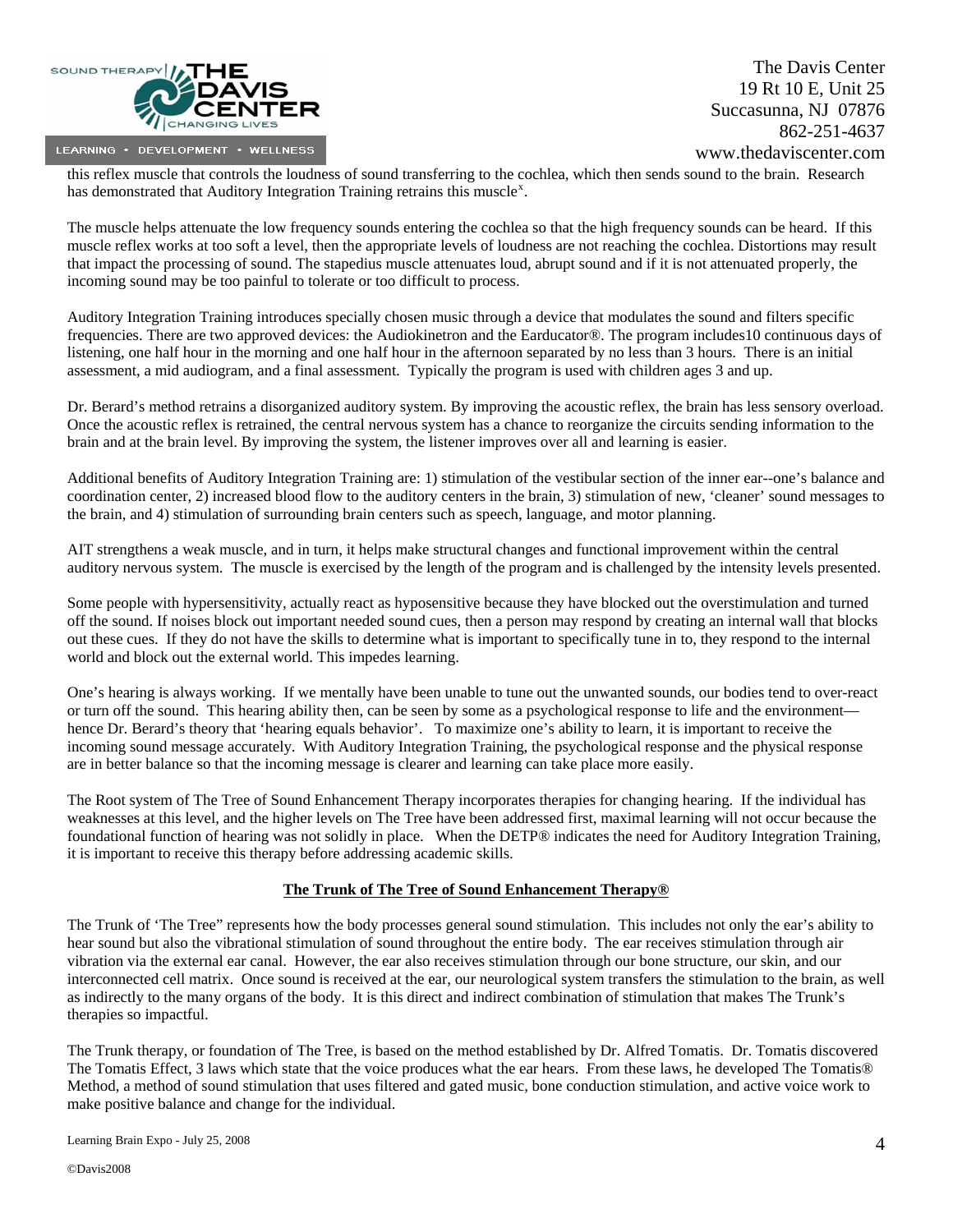

Dr. Tomatis differentiated between the terms 'hearing' and 'listening'. Hearing is something that just happens. Our ears pick up sound without our thinking about it. However, listening involves thinking about the sound and actively tuning into what is said or heard. Many people can hear sound but are poor listeners to the what, how, and why of what they hear. They do not listen well. This is demonstrated as an inability to follow directions, inability to stay focused on a task, inability to hear differences between speech sounds, inability to maintain eye contact, confusion about emotional content of conversations, difficulty putting one's thoughts into words, and/or difficulty listening in background noise.

The vestibular system is also an important part of the ear. It is important for balance, coordination, muscle tone, fine and gross motor skills, and how one feels in the time and space around them. The indirect nerve stimulation from this portion of the ear also impacts the face, larynx, and eye-hand connectedness. Dr. Tomatis believed that the vestibular system impacted body posture and body positioning. When one's body posture is perfect, the body reaches out to engulf all of the surrounding sounds for better overall responsiveness for learning. When the muscle tension necessary for this body posture is in harmony, the body is more receptive to learning.

The ear functions as an energy generator for the brain. Sounds give energy to the brain as they pass through the ear. The brain needs this stimulation to function and will organize the perceptions from the body for maximal use. The person's voice provides a source of stimulation to themselves. The better the person's voice is, the better the listening, and the more the brain will recharge. This explains the Voice-Ear-Brain connection—the foundation for The Tree of Sound Enhancement Therapy.

The Tomatis Method positions, activates, and stabilizes this Voice-Ear-Brain Connection. Dr. Tomatis found that the music of Mozart can energize as well as relax the body. By filtering this music, the ear is trained to focus on the higher frequency energizing sounds. Gregorian Chant is also used because of its slow, rhythmic, relaxing effect for a calm mind/body response. Eventually the listener begins to use his own voice in the listening process for maintaining the positive effects.

There are three functions when learning to listen and integrate sound: 1) discriminating meaningful sound, 2) spontaneously listening for pertinent sound, and 3) aiming the ear for best reception of sound. These three areas are evaluated using the Tomatis Listening Test. This test identifies areas of listening weakness and determines the programming for listening.

The method is an intensive one. The person listens for 2 hours per day for 15 days, takes 3-6 weeks off, and then listens for 2 hours per day for 15 more days. While listening, activities include fine or gross motor activities, relaxing, puzzles, drawing, and eventually active voice work. Benefits include: improved attention, concentration, and organization; ability to focus on conversations better; increase in creative ideas; enhanced reading comprehension; improved creative writing skills; better receptive/expressive language skills; enhanced balance and coordination; better communication skills; improved social connectedness; improved ability to listen and speak a foreign language; improved handwriting; enhanced singing and speaking skills; enhanced self-concept.

The Trunk of The Tree incorporates the concepts of Dr. Tomatis. Although his method is very powerful and can make many positive changes, it is advisable to introduce this method only at the appropriate time, as indicated from the Diagnostic Evaluation for Therapy Protocol (DETP®). There are many Tomatis Method spin-off methods. Very few are its equivalent. Some only include filtered and gated music but not bone stimulation or voice work. Because of this, these methods are placed at the Upper Trunk of The Tree and should only be introduced when testing demonstrates one has a solid foundation in place. The Tomatis Method concepts have helped people with autism, AD/HD, dyslexia, oral motor issues, auditory processing issues, and more. However, they should only be used at the appropriate time for maximum change. When indicated, the Tomatis Method should be used prior to spin-off methods.

## **The Lower Leaves and Branches of The Tree of Sound Enhancement Therapy®**

The Lower Leaves and Branches of The Tree corresponds with sound-based therapies that address specific auditory processing skills such as auditory discrimination, memory, and sequencing. Once the foundation for the Voice-Ear-Brain Connection is established, as demonstrated by skills within The Tree of Sound Enhancement Therapy model, advanced skills may simply need 'fine tuning'.

Learning Brain Expo - July 25, 2008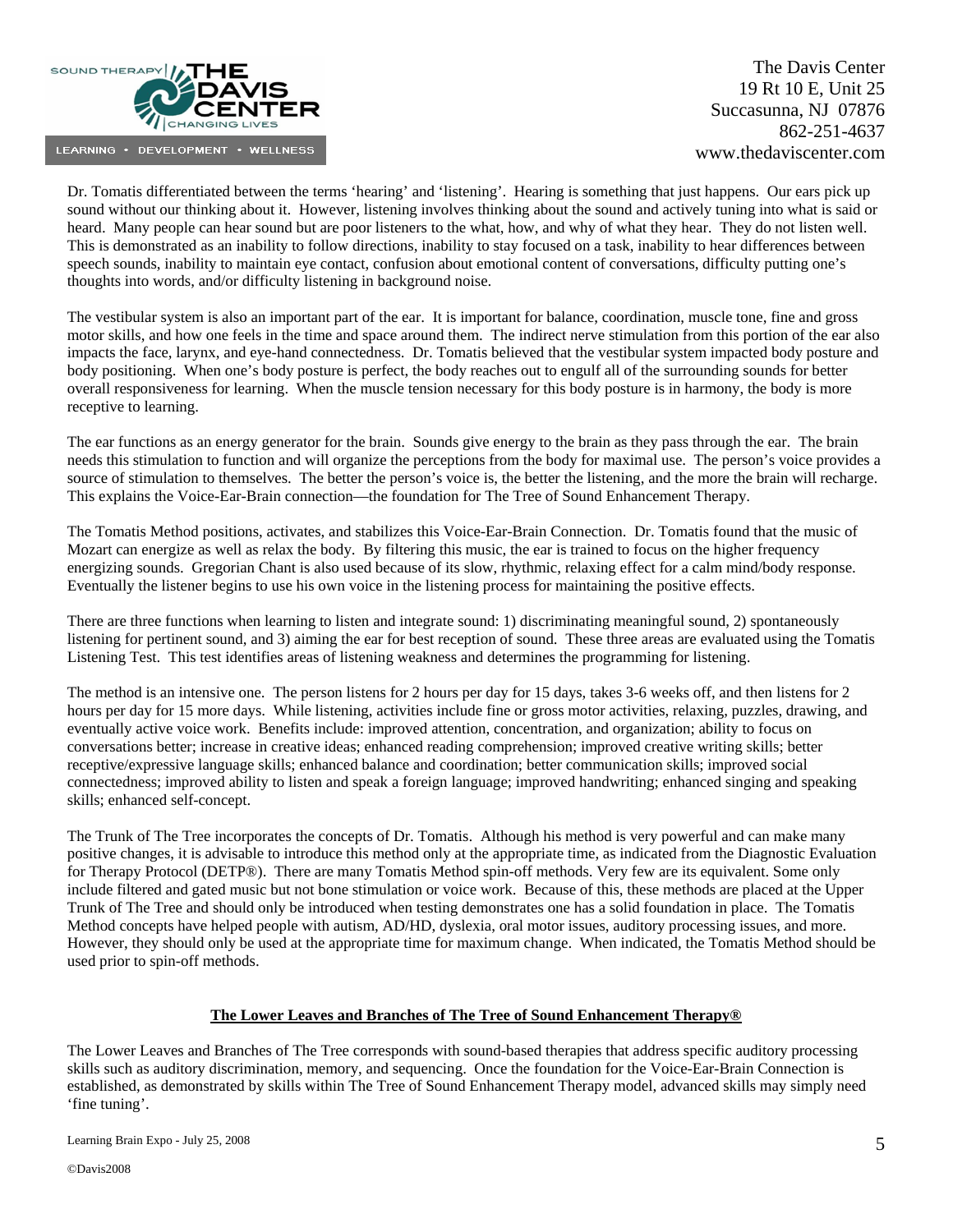

Fast ForWord® is one program at this level. It makes positive change with temporal sequencing skills which are necessary for the reception and expression of language. Temporal sequencing is important for the ability to hear finite differences between sounds such as /t/ and /d/. Those sounds are similarly produced and the slight difference in how they are processed in the brain allows for the distinction between them. Some people do not hear the difference and this inability affects language, reading, and learning. Fast ForWord speeds up the ability to hear the difference over time.

Fast ForWord is a family of programs that use an interactive computer-based training system to help students improve their language, reading, and learning skills. There are different levels of skills to develop within their family of programs. By working on the temporal processing of sound, the listener begins to 'process faster', allowing for sounds within words to become clearer and easier to perceive, understand, and comprehend.

Earobics® is another program at this level of The Tree. A host of delightful animated characters capture the listener through multimedia games to provide practice and skill training to enhance the acoustic speech signal and develop auditory and phonological skills for speech and language development. For children with phonological and sound discrimination issues, this program allows children to learn at their own pace.

Interactive Metronome® incorporates the relationship between attention, motor inhibition, speed, rhythm, and motor coordination. This includes the ability to plan and sequence body movements. This ability to sequence is also necessary for the development of ideas, concepts, and purposeful interaction. This computer based interactive program provides real time testing and teaching capabilities. A purposeful tapping body motion helps develop precise control over basic mental functions. The responses are immediate and help the listener better maintain focus over an extended period of time.

The skills that can be addressed at this level of The Tree are many. The programs discussed highlight some of the basic ones like sequencing, memory, discrimination, rhythm, and pitch patterns. Each one of these skills is important when learning to read, spell, calculate, etc.

The special auditory processing skills addressed at this level of The Tree are very important for the development of the more academic skills which are incorporated at the Upper Leaves and Branches of The Tree. While important for the next level, if therapies at this level are used before the foundation for listening and learning is in place, such as with The Trunk or The Root System, then only splinter skills will develop. Development will be limited to those newly learned skills and restrict the total integrated learning profile.

## **The Upper Leaves and Branches of The Tree of Sound Enhancement Therapy®**

The Upper Leaves and Branches of The Tree reflect demonstrated academic skills such as reading, handwriting, and spelling. For these skills to fall easily in place, the foundational developmental skills must be established. When in doubt, readiness is identified through the Diagnostic Evaluation for Therapy Protocol (DETP®) and developed with the sound-based therapies indicated within the derived protocol.

Typically if a student has reading problems, tutoring is thought to help the child overcome the issues. However, if a student cannot hear the difference between /m/ and /n/ or /f/ and /v/, then teaching him sound blending techniques with tutoring, using one or the other of these sounds is like asking him to drop a square block into a round circle opening. After awhile, the student's motivation is diminished and they learn other compensatory techniques to succeed.

In the protocol established in The Tree of Sound Enhancement Therapy, academic skills are only addressed when the foundation is prepared well enough to succeed at this level. Tutoring is successful at this level because the person is ready to learn. Under the careful guidance of a skilled teacher, the student's particular weaknesses can be addressed while building their self-worth.

Comprehension is important for a successful reader. A good reader must retain sight words and the symbol imagery of the letters and words. This is important for spelling, multi-syllable words, writing of symbols and words, and visual tracking of connected words. A good reader must also be aware of phoneme differences and be able to process them independently. This is important for multi-syllable words and words within context as well as when listening in background noise. A good reader also needs to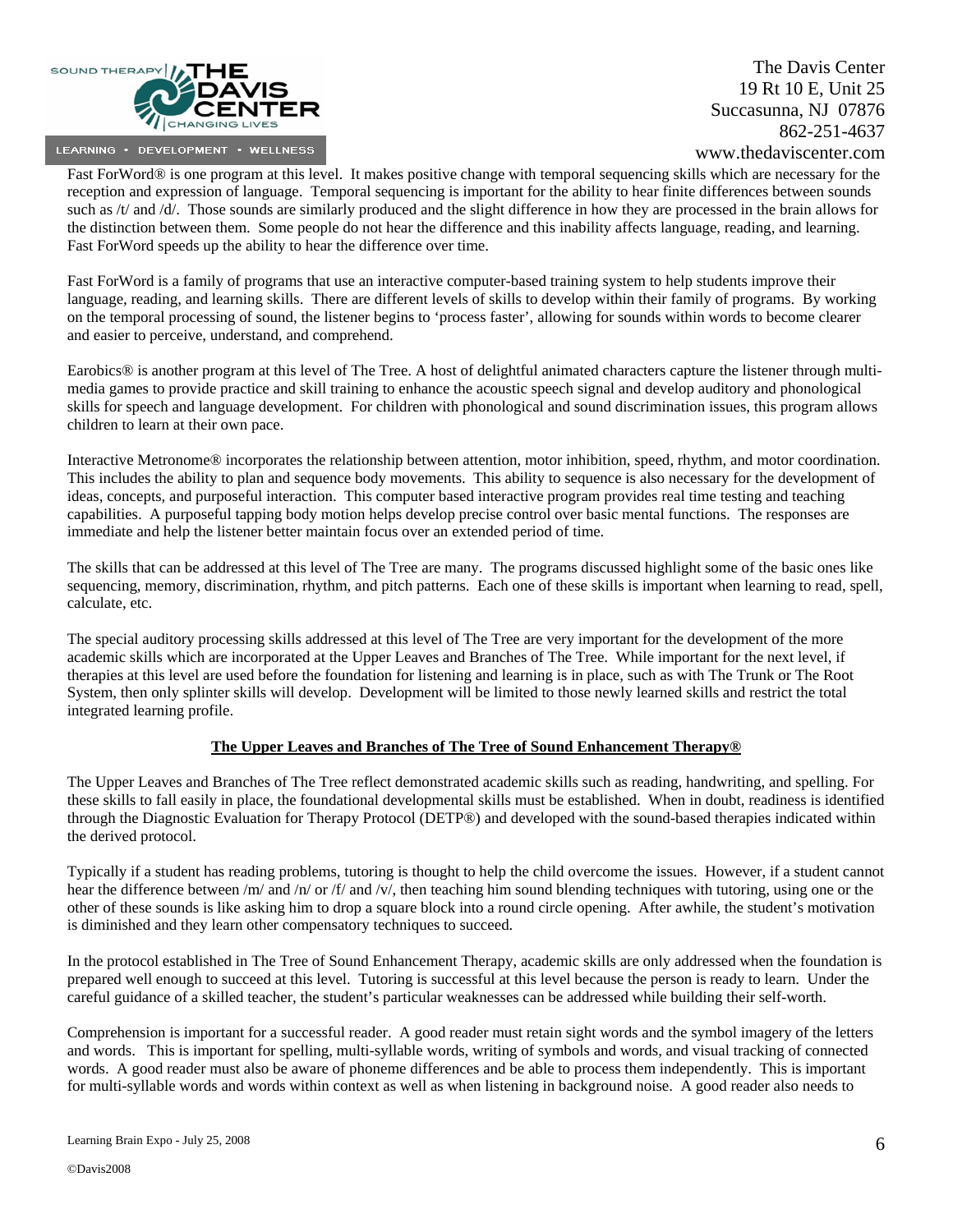

<span id="page-6-1"></span>know the meanings of words and be able to describe what they are processing. This is very important for total comprehension. All three of these areas: auditory, visual, and language are foundational to integrating what they have learned.

These skills are best learned when the foundational skills as described in The Tree of Sound Enhancement Therapy are present, because the connections between the Voice, the Ear, and the Brain are in place and the student is able to learn quickly these last subtle skills necessary for academic success.

## **Body Maintenance of The Tree of Sound Enhancement Therapy®**

Although some people do not consider health and wellness important to one's ability to learn, The Tree of Sound Enhancement Therapy stresses the importance of wellness for maximum learning. Whereas Dr. Tomatis' three laws say that the voice produces what the ear hears and that there is a connection between the Voice, the Ear, and the Brain, recent research has demonstrated that the ear also emits the same stressed frequencies as the voice<sup>[xi](#page-6-1)</sup>. This research, known as The Davis Addendum $\omega$  to The Tomatis Effect, further validates the connection between the Voice, the Ear, and the Brain.

This Body Maintenance connection emphasizes that wellness affects learning. The Voice-Ear-Brain connection must be in balance to maximize human potential.

Dr. Tomatis demonstrated that one's voice reflects the harmony of the body. Over time, people have used singing, chanting, toning, and more to feel better. Currently, the voice is used to detect imbalances in the body's responses to the surrounding world. Through vocal analysis, the voice represents the frequencies of the body as a mathematical matrix of predictable frequency relationships that help determine wellness. The frequency equivalents correspond to the various nutrients, muscles, or biochemicals in the body needed to support the body systems' interactions. This science is called Human BioAcoustics®.

Children with learning challenges often have difficulty focusing and attending, which can be caused by a chemical imbalance in the body. BioAcoustics can help support this chemical imbalance, thereby supporting learning. Once the imbalance is identified, the listener uses low frequency analog sound to further support the Voice-Ear-Brain connection. For the developing student, helping the body support its own wellness is often the key for success when preparing the student to learn better receptively.

The body, as reflected in The Tree of Sound Enhancement Therapy, has come full circle. The Diagnostic Evaluation for Therapy Protocol (DETP®) answers the question, "Where do I begin with sound-based therapies?"—at the Root, the Trunk, the Leaves and Branches, or at the Maintenance level of The Tree? By understanding the levels of the tree and various sound-based therapies, one can address enhancing the person's natural potential.

Everyone does not have access to either the diagnostic evaluation or sound-based therapies. When access is limited, the attached activities can support general enhanced listening utilizing the concepts promoted in the Voice-Ear-Brain Connection.

 $\overline{a}$ 

<span id="page-6-0"></span><sup>&</sup>lt;sup>i</sup> Davis, D S., "Sound Bodies through Sound Therapy", Kalco Publishing LLC, Landing, NJ 2004

ii Davis, D S., "Sound Bodies through Sound Therapy", Kalco Publishing LLC, Landing, NJ 2004

iii Davis, D S., "Sound Bodies through Sound Therapy", Kalco Publishing LLC, Landing, NJ 2004

iv Davis-Kalugin, D S., "Davis Addendum to the Tomatis Effect", Acoustical Society of America Conference, San Diego, CA. November 2004

v Davis, D S., "The Cycle of Sound", International Tomatis Convention, Vienna, Austria, May 2002

vi Davis, D S., "Sound Bodies through Sound Therapy", Kalco Publishing LLC, Landing, NJ 2004, p 168

vii Davis, D S., "Sound Bodies through Sound Therapy", Kalco Publishing LLC, Landing, NJ 2004, p 255-277

<sup>&</sup>lt;sup>viii</sup> Davis, D S., "Sound Bodies through Sound Therapy", Kalco Publishing LLC, Landing, NJ 2004 <sup>ix</sup> Berard, Guy. 'Hearing Equals Behavior', Georgiana Foundation, Pre-publication issue, 1992:1.

Davis, D S. "Sound Bodies through Sound Therapy", Kalco Publishing, LLC, Landing, NJ, 2004:168.

xi Davis-Kalugin, D. *The Davis Addendum to The Tomatis Effect,* Presentation at the Acoustical Society of America, November 2004, San Diego, CA.